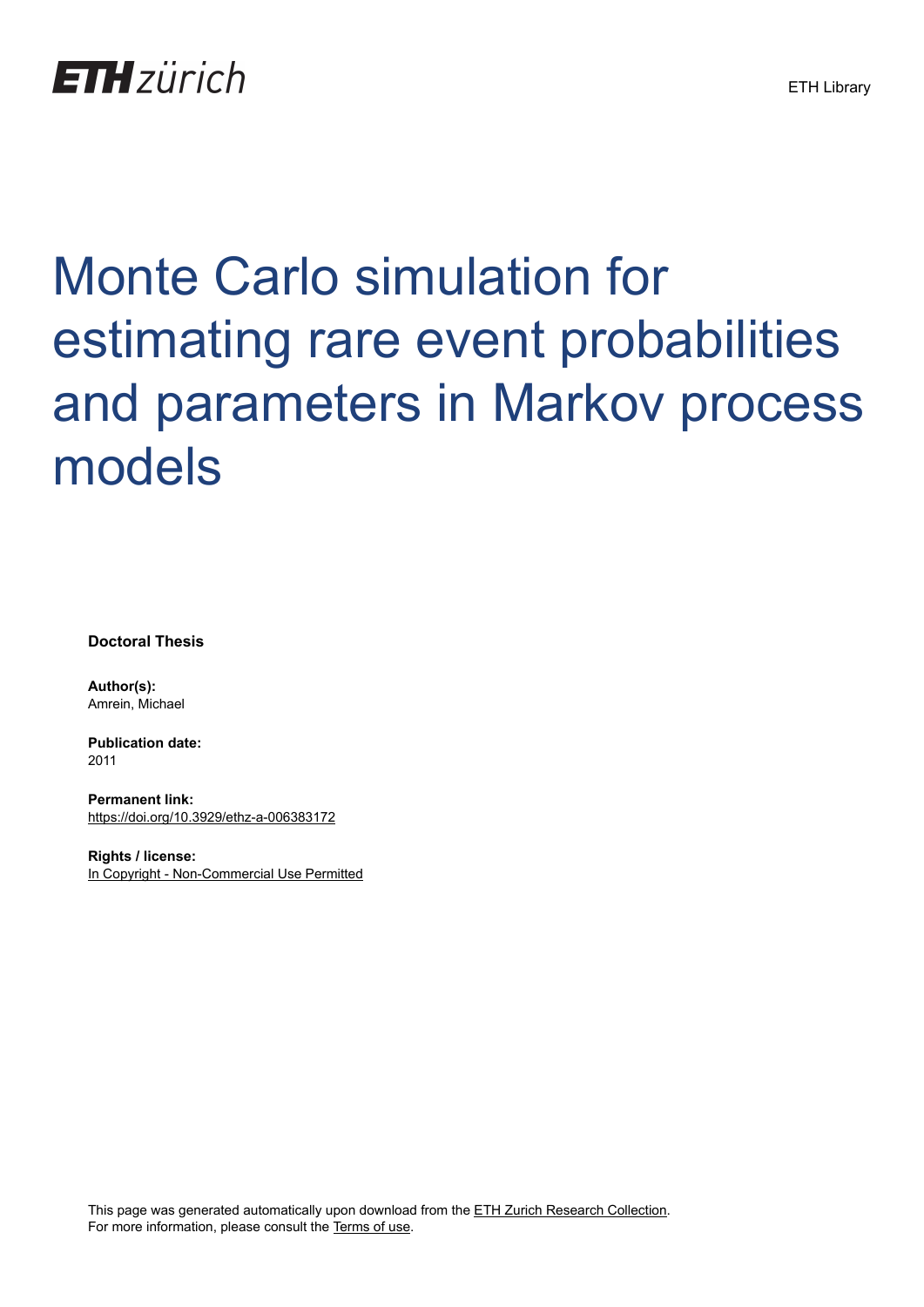#### Monte Carlo simulation for estimating rare event probabilities and parameters in Markov process models

A dissertation submitted to ETH ZURICH

> for the degree of Doctor of Sciences

presented by MICHAEL AMREIN Dipl. Math. ETH born November 27, 1980 citizen of Neudorf LU

accepted on the recommendation of Prof. Dr. Hans Rudolf Künsch, examiner Prof. Dr. Leonhard Held, co-examiner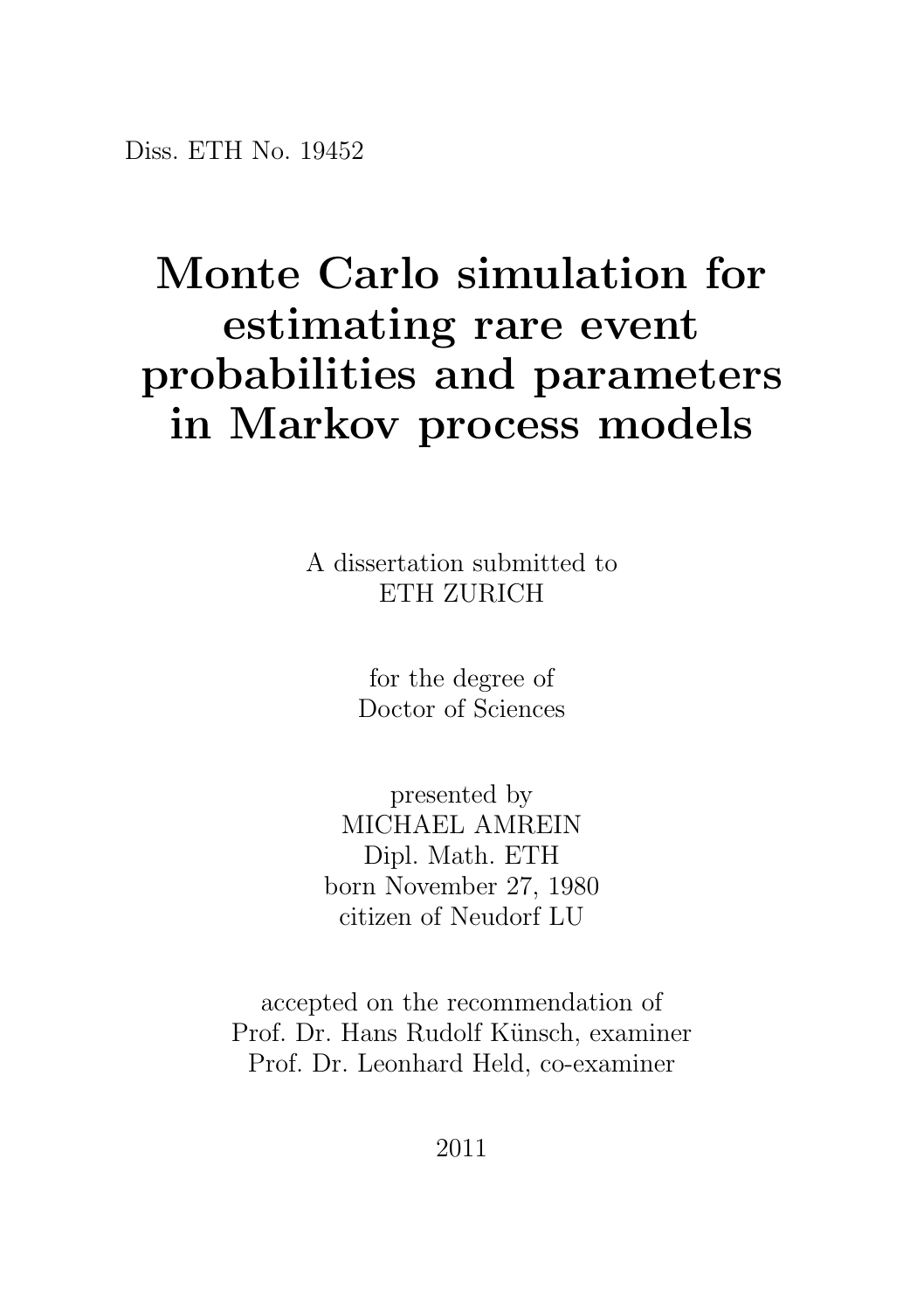### Abstract

Markov processes models appear in many different fields, for example in queueing theory, epidemic models, stochastic kinetics of chemical reactions or financial engineering. Often, simple algorithms exist to generate sample paths of this processes. This makes analysis based on simulation, so called Monte Carlo methods, very attractive. We study two specific estimation problems in this context.

First we consider a simulation technique, called importance splitting, to estimate very small entrance probabilities for Markov processes by splitting sample paths at various level surfaces of the so called importance function before reaching the set of interest. This can be done in many ways, yielding different variants of the method.

In this context, we propose a new one, called fixed number of successes. We prove unbiasedness for the new and some known variants, because in many papers, the proof is based on an incorrect argument. Further, we analyze its behavior in a simplified setting, which is appropriate if the importance function is well chosen, in terms of efficiency and asymptotics in comparison to the standard variant. The main difference is that the new variant controls the precision of the estimator rather than the computational effort. Our analysis and simulation examples show that it is rather robust in terms of parameter choice and we present a two-stage procedure which also yields confidence intervals.

The choice of the importance function which governs the placement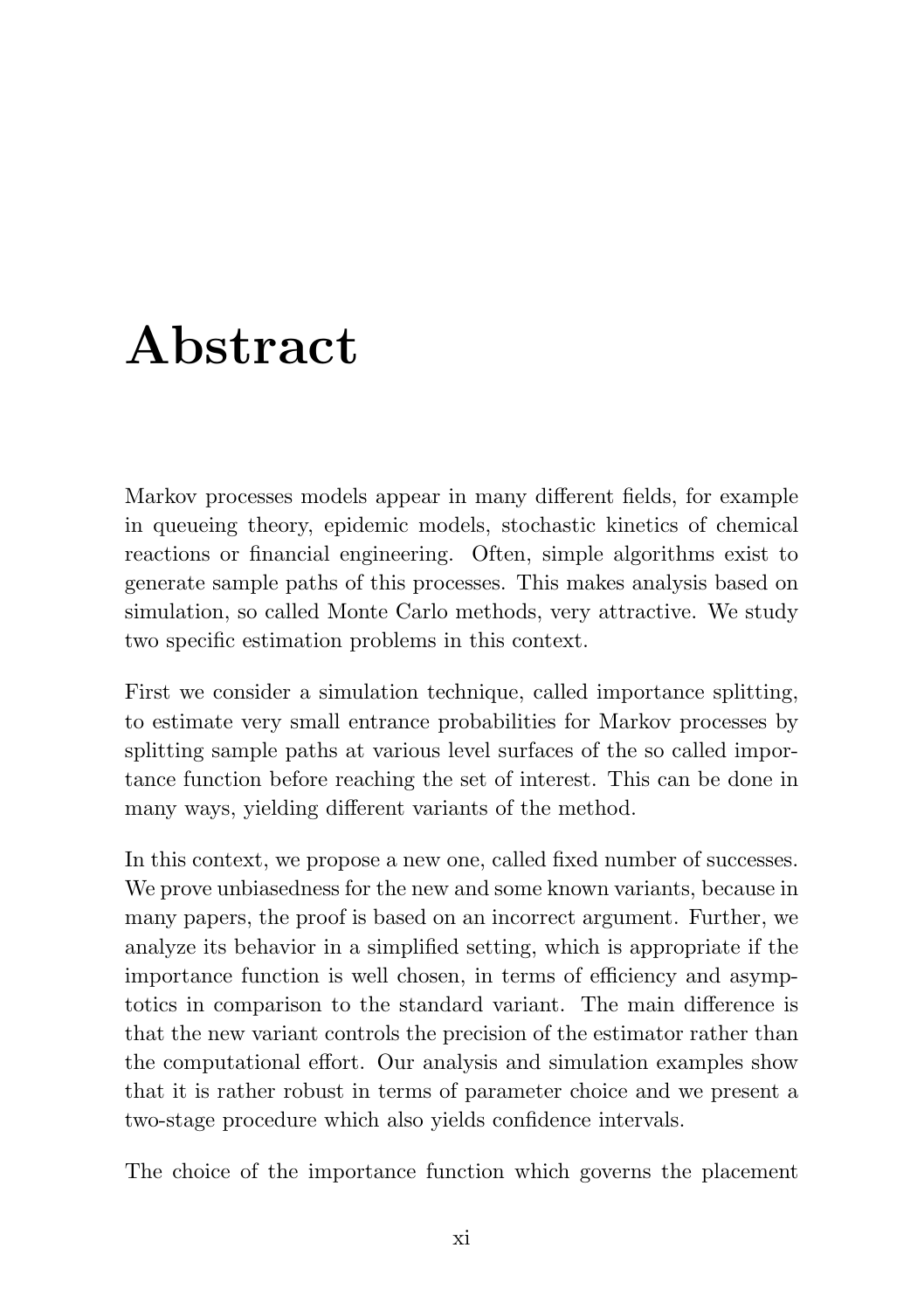of the splitting surfaces is a major issue in splitting estimation. Thus we present and motivate importance functions when estimating the entrance probability of a continuous-time Markov chain on a discrete state space into some set, for example a buffer overflow in a tandem Jackson network, before hitting another set or during some finite time interval. We show that they yield good results in practice, especially combined with our two-stage procedure based on fixed number of successes.

Second, we present a simulation methodology for Bayesian estimation of rate parameters in Markov jump processes arising for example in stochastic kinetic models. To handle the problem of missing components and measurement errors in observed data, we embed the Markov jump process into the framework of a general state space model. Markov chain Monte Carlo and particle filter type algorithms are introduced, which allow sampling from the posterior distribution of the rate parameters and the Markov jump process, also in data-poor scenarios. The algorithms are illustrated by applying them to rate estimation in a model for prokaryotic auto-regulation and in the stochastic Oregonator, respectively.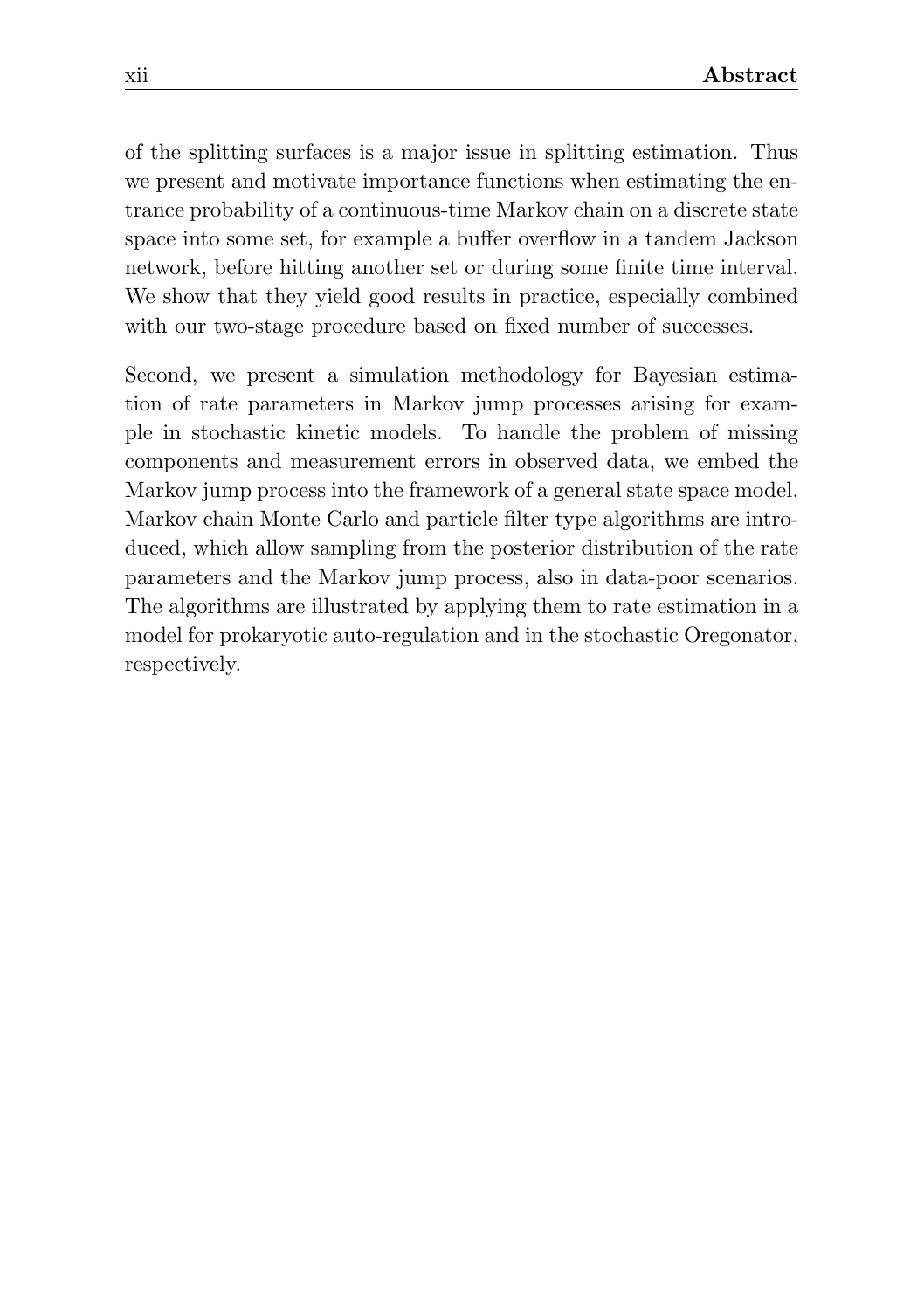## Zusammenfassung

Markov-Prozesse werden in den unterschiedlichsten Bereichen verwendet, zum Beispiel in der Warteschlangentheorie, in epidemischen Modellen, in der stochastischen Reaktionskinetik oder im "Financial Engineering". Meist existieren einfache Algorithmen, um die entsprechenden Zufallstrajektorien zu generieren. Dies macht Analysen basierend auf Simulationen, sogenannte Monte-Carlo-Methoden, besonders attraktiv. Wir studieren in dieser Dissertation zwei Probleme in diesem Zusammenhang.

Zuerst betrachten wir eine Simulationstechnik zur Schätzung von kleinen Entrittswahrscheinlichkeiten einer Markov-Kette in eine bestimmte Menge ihres Zustandsraumes namens "importance splitting". Dabei wird die Simulation der Trajektorien nach Erreichen einer gewissen Stufe, definiert über die sogenannte "importance function", immer wieder neu gestartet, bis die nächste erreicht ist. Für dieses Aufsplitten existieren verschiedene Varianten.

In diesem Zusammenhang präsentieren wir eine neue Variante namens "fixed number of successes". Wir beweisen Erwarungstreue für diese, aber auch für einige schon bekannte Varianten, da der Beweis in einigen Publikationen ein falsches Argument enthält. Weiter analysieren wir sie unter einer vereinfachenden Annahme – welche angemessen ist, wenn die "importance function" gut gewählt ist – in Bezug auf Effizienz und Asymptotik im Vergleich zur Standard-Variante. Der Hauptunterschied ist, dass unsere neue Variante die Präzision (im Sin